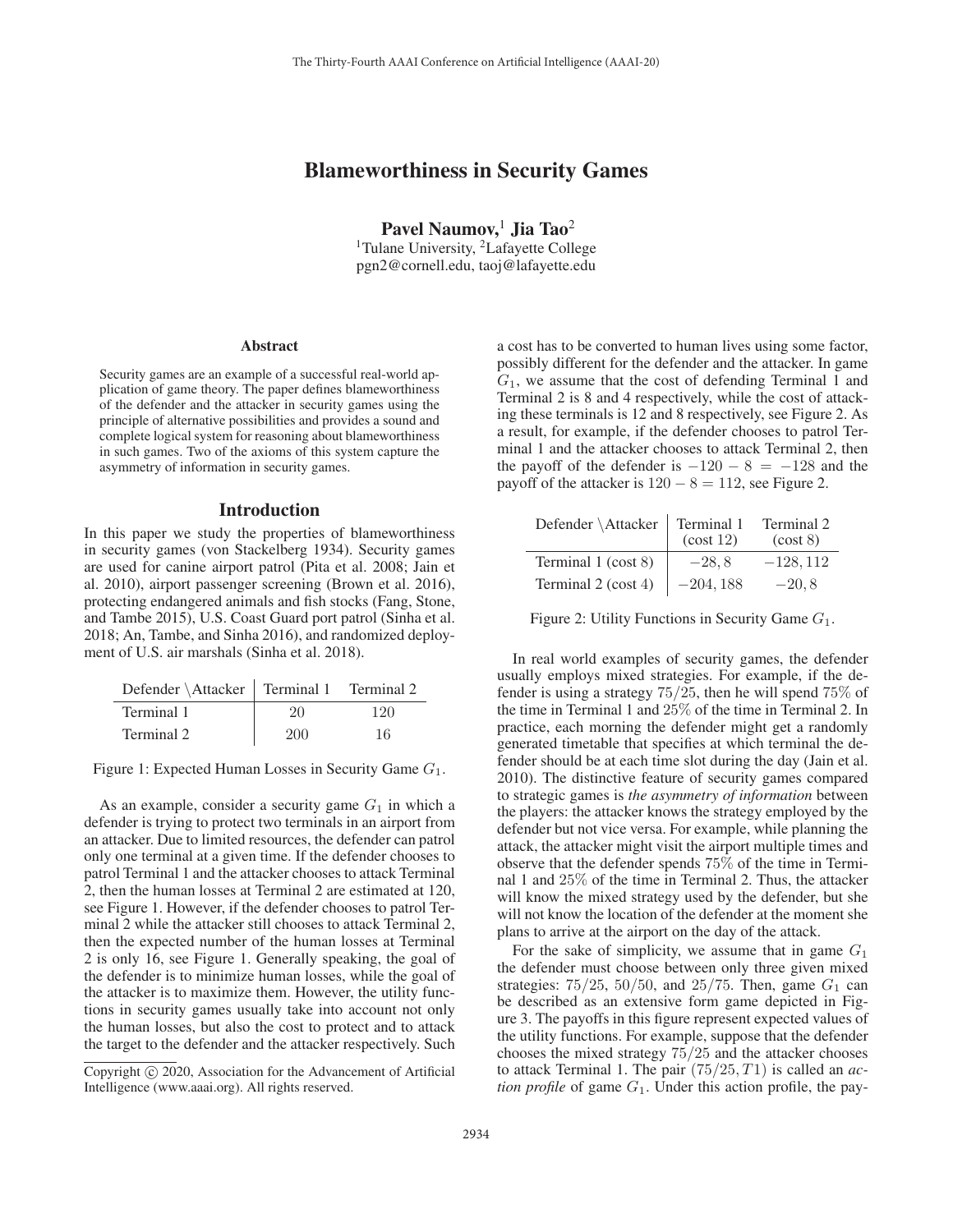

Figure 3: Security Game  $G_1$  in Extensive Form.

offs of the defender and the attacker are −28 and 8, respectively, with probability 75%, and they are −204 and 188, respectively, with probability 25%, see Figure 2. Thus, the *expected* payoff (or just "payoff") of the defender is

$$
75\% \times (-28) + 25\% \times (-204) = -21 - 51 = -72
$$

and of the attacker is  $75\% \times 8 + 25\% \times 188 = 6 + 47 = 53$ . Suppose that the defender chooses a strategy 50/50 and the attacker decides to target Terminal 2. Then, the attacker's payoff is 60, see Figure 3. We write this as

 $(50/50, T2)$   $\mathrel{\Vdash}$  "The attacker's payoff is 60.".

The attacker's mastermind might find this to be the attacker's fault and *blame* the attacker for the payoff not being at least 98. We capture the attacker's blameworthiness by

 $(50/50, T2) \Vdash$  A("The attacker's payoff is less than 98."),

where the blameworthiness modality  $A\varphi$  stands for "the attacker is blamable for  $\varphi$ ". We define the blameworthiness using the well known Frankfurt's principle<sup>1</sup> of alternative possibilities: *an agent is blamable for*  $\varphi$  *if*  $\varphi$  *is true and the agent could have prevented*  $\varphi$  (Frankfurt 1969; Widerker 2017). In our case, the attacker, after learning that the defender's strategy is 50/50, could have targeted Terminal 1, which would increase her payoff to 98, see Figure 3. The principle of alternative possibilities, sometimes referred to as "counterfactual possibility" (Cushman 2015), is also used to define causality (Lewis 2013; Halpern 2016; Batusov and Soutchanski 2018).

Next, assume that the defender still chooses the strategy 50/50, but the attacker decided to target Terminal 1. Under this action profile, the payoff of the attacker is 98, see Figure 3. Although the payoff is less than the attacker's payoff of 143 under the action profile  $(25/75, T1)$ , the attacker cannot be blamed for this:

 $(50/50, T1) \Vdash \neg A$  ("The attacker's payoff is less than 143."),

because the attacker had no action in game  $G_1$  to guarantee her payoff to be at least 143. At the same time, under the action profile  $(25/75, T1)$ , the defender is blameable for his payoff being less than  $-101$ :

## $(50/50, T1) \Vdash D("The defender's payoff is less than  $-101."$ ),$

because the defender could have guaranteed his payoff to be at least −101 by choosing mixed strategy 75/25, see Figure 3. Following the principle of alternative possibilities, the blameworthiness modality D $\varphi$  stands for "statement  $\varphi$ is true and the defender had a strategy to prevent it".

In addition to the blameworthiness modalities A and D, in this paper we also consider an auxiliary necessity modality N. Statement N $\varphi$  stands for " $\varphi$  is true under each action profile of the given security game". For example,

 $(50/50, T1) \Vdash N("The defender's payoff is negative.")$ 

because in game  $G_1$  the defender's payoff is always negative. Surprisingly, as we show in Lemma 1, modality D can be expressed through modalities A and N:

$$
D\varphi \equiv \varphi \wedge \neg N(\neg \varphi \to A \neg \varphi).
$$

At the same time, we believe that modality A cannot be expressed through modalities D and N, which reflects the *asymmetric* nature of security games.

In this paper we give a sound and complete axiomatization of the interplay between modalities A and N in security games. This work is related to our paper on blameworthiness in strategic games (2019b). They proposed a sound and complete axiomatization of the interplay between the necessity modality N and the coalition blameworthiness modality  $B_C$  in strategic games. Their definition of the blameworthiness is also based on the principle of alternative possibilities. Namely,  $B_C \varphi$  stands for "statement  $\varphi$  is true and coalition (a set of agents)  $C$  had a strategy to prevent it". Thus, our modalities A $\varphi$  and D $\varphi$  correspond to their modalities  $B_{\{\text{attacker}\}}\varphi$  and  $B_{\{\text{defender}\}}\varphi$ . In spite of this *syntactic similarity* between their and our works, the resulting axiomatic systems are quite different, which comes from the *semantic difference* between strategic games and security games. In security games, the attacker knows the defender's strategy while in a similar strategic game she would not. There are three aspects in which this work is different from (Naumov and Tao 2019b):

- 1. As stated above, in security games modality D is expressible through modalities A and N, while in strategic games modality  $\overline{B}_{\{\text{defender}\}}$  is not expressible through modalities  $B_{\{\text{attacker}\}}$  and N.
- 2. Two of our core axioms for modality A, the Conjunction axiom and the No Blame axiom capture the asymmetry of information in security games. They are not sound in strategic games. The Fairness axiom from (Naumov and Tao 2019b) is not sound in our setting. We further discuss this in the Axioms section.
- 3. The proof of the completeness is using a completely different construction from the one used in (Naumov and Tao 2019b). This is discussed in section Completeness.

## Syntax and Semantics

In this paper we consider a fixed set of propositional variables Prop. The language  $\Phi$  of our logical system is defined by the grammar:  $\varphi := p \mid \neg \varphi \mid \varphi \rightarrow \varphi \mid N \varphi \mid A \varphi$ .

<sup>&</sup>lt;sup>1</sup>This principle has many limitations that (Frankfurt 1969) discusses; for example, when a person is coerced into something.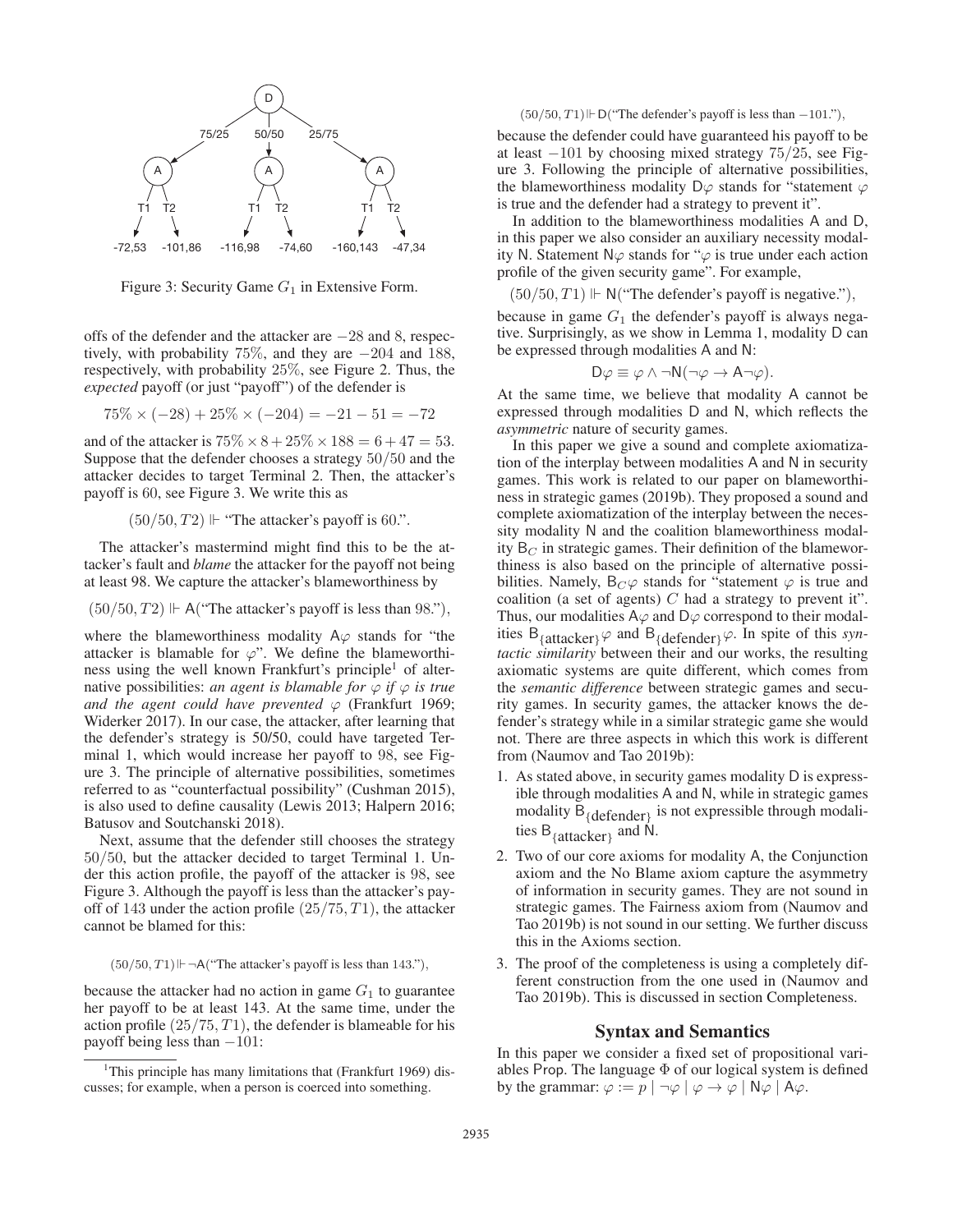As usual, we assume that connectives  $\land$ ,  $\lor$ , and  $\leftrightarrow$  are defined through connectives  $\rightarrow$  and  $\neg$  in the standard way. Next, we formally define security games (or just "games").

# **Definition 1** *A game is a tuple*  $(\mathcal{D}, \{A_d\}_{d \in \mathcal{D}}, \pi)$ *, where*

- *1. set* D *is a set of actions of the defender,*
- *2. non-empty set* A<sup>d</sup> *is a set of actions of the attacker in response to the action*  $d \in \mathcal{D}$  *of the defender,*
- *3. valuation*  $\pi(p)$  *of a propositional variable p is an arbitrary set of pairs*  $(d, a)$  *such that*  $d \in \mathcal{D}$  *and*  $a \in \mathcal{A}_d$ *.*

In game  $G_1$  from the introduction, the set of actions  $D$  of the defender is a three-element set  $\{75/25, 50/50, 25/75\}.$ For each action  $d \in \mathcal{D}$  of the defender in this game, the set of responses  $\mathcal{A}_d$  is the same two-element set  $\{T1, T2\}$ . Informally,  $\pi(p)$  describes the set of action profiles  $(d, a)$ under which statement  $p$  is true.

The next definition is the core definition of our paper. Its item 5 defines blameworthiness of the attacker in security games using the principle of alternative possibilities (Frankfurt 1969; Widerker 2017): the attacker is blamable for statement  $\varphi$  under action profile  $(d, a)$  if  $\varphi$  is true under this profile and the attacker had an opportunity to prevent  $\varphi$ .

**Definition 2** *For any action*  $d \in \mathcal{D}$  *of the defender and any response action*  $a \in A_d$  *of the attacker in a game*  $(D, \{A_d\}_{d \in \mathcal{D}}, \pi)$  *and any formula*  $\varphi \in \Phi$ *, the satisfiabil*ity relation  $(d, a) \Vdash \varphi$  is defined recursively as follows:

- *1.*  $(d, a) \Vdash p$  *if*  $(d, a) \in \pi(p)$ *, where*  $p \in$  Prop*,*
- 2.  $(d, a) \Vdash \neg \varphi \text{ if } (d, a) \nvDash \varphi,$
- *3.*  $(d, a) \Vdash \varphi \to \psi$  *if*  $(d, a) \nvDash \varphi$  *or*  $(d, a) \Vdash \psi$ ,
- *4.*  $(d, a) \Vdash \mathbb{N} \varphi$  *if*  $(d', a') \Vdash \varphi$  *for each action*  $d' \in \mathcal{D}$  *of the defender and each response action*  $a' \in A_{d'}$  of the *attacker,*
- 5.  $(d, a) \Vdash \mathsf{A} \varphi$  *if*  $(d, a) \Vdash \varphi$  *and there is a response action*  $a' \in \mathcal{A}_d$  of the attacker such that  $(d, a') \nVdash \varphi$ .

As defined above, language  $\Phi$  includes the attacker's blameworthiness modality A, but does not include the defender's blameworthiness modality D. If modality D is added to language  $\Phi$  to form language  $\Phi^+$ , then Definition 2 would need to be extended by an additional item:

*6.*  $(d, a)$   $\vdash$   $\mathsf{D}\varphi$  *if*  $(d, a)$   $\vdash \varphi$  *and there is an action*  $d' \in \mathcal{D}$  *of the defender such that for each response action*  $a' \in A_{d'}$ *of the attacker,*  $(d', a')$   $\nvdash \varphi$ .

As mentioned in the introduction, we do not include modality D into language Φ because it is expressible through modalities A and N. Indeed, the following lemma holds for any formula  $\varphi \in \Phi^+$ :

**Lemma 1** 
$$
(d, a) \Vdash \mathsf{D}\varphi
$$
 iff  $(d, a) \Vdash \varphi \land \neg \mathsf{N}(\neg \varphi \to \mathsf{A} \neg \varphi)$ .

PROOF.  $(\Rightarrow)$ : Suppose that  $(d, a)$   $\nvdash \varphi \land \neg \mathsf{N}(\neg \varphi \to \mathsf{A} \neg \varphi)$ . Thus, either  $(d, a) \not\Vdash \varphi$  or  $(d, a) \not\Vdash \mathsf{N}(\neg \varphi \to \mathsf{A} \neg \varphi)$ . In the first case,  $(d, a)$   $\nvdash$  D $\varphi$  by item 6 above.

Next assume that  $(d, a) \Vdash N(\neg \varphi \to A \neg \varphi)$ . By item 6, to prove  $(d, a) \nVdash D\varphi$ , it suffices to show that for any action  $d' \in \mathcal{D}$  of the defender there is a response action  $a' \in \mathcal{A}_{d'}$ of the attacker, such that  $(d', a') \Vdash \varphi$ . Indeed, consider any action  $d' \in \mathcal{D}$  of the defender. By Definition 1, set  $\mathcal{A}_{d'}$  is not

empty. Let  $a_1 \in \mathcal{A}_{d'}$  be an arbitrary response action of the attacker on action d'. Assumption  $(d, a) \Vdash N(\neg \varphi \to A \neg \varphi)$ , by item 4 of Definition 2, implies  $(d', a_1) \Vdash \neg \varphi \rightarrow A \neg \varphi$ . We consider the following two cases separately:

**Case I:**  $(d', a_1) \Vdash \varphi$ . Then, choose the response action a' to be  $a_1$  to have  $(d', a') \Vdash \varphi$ .

**Case II:**  $(d', a_1) \nvDash \varphi$ . Thus,  $(d', a_1) \Vdash \neg \varphi$  by item 2 of Definition 2. Hence,  $(d', a_1)$   $\Vdash$   $\overrightarrow{A} \neg \varphi$  by item 3 of Definition 2 because  $(d', a_1) \Vdash \neg \varphi \to A \neg \varphi$ . Thus, by item 5 of Definition 2, there is a response action  $a_2 \in \mathcal{A}_{d'}$  of the attacker such that  $(d', a_2)$   $\nvdash \neg \varphi$ . Hence,  $(d', a_2)$   $\nvdash \varphi$  by item 2 of Definition 2. Then, choose the response action  $a'$  to be  $a_2$  to have  $(d', a') \Vdash \varphi$ .

(⇒): Suppose that 
$$
(d, a) \Vdash \varphi \land \neg \mathsf{N}(\neg \varphi \to \mathsf{A} \neg \varphi)
$$
. Thus,

$$
(d,a) \Vdash \varphi \tag{1}
$$

and  $(d, a) \nvDash N(\neg \varphi \rightarrow A \neg \varphi)$ . The latter, by item 4 of Definition 2, implies that there is an action  $d' \in \mathcal{D}$  of the defender and a response action  $a' \in A_{d'}$  of the attacker such that  $(d', a') \not\Vdash \neg \varphi \rightarrow A \neg \varphi$ . Thus,  $(d', a') \Vdash \neg \varphi$ and  $(d', a')$   $\nvDash$  A $\neg \varphi$  by item 3 of Definition 2. Then,  $(d', a'')$   $\Vdash \neg \varphi$  for each response action  $a'' \in \mathcal{A}_{d'}$  of the attacker, by item 5 of Definition 2. Thus,  $(d', a'') \times \varphi$  for each response action  $a'' \in A_{d'}$  of the attacker, by item 2 of Definition 2. Hence, there exists an action  $d' \in \mathcal{D}$  of the defender such that  $(d', a'') \nVdash \varphi$  for each response action  $a'' \in A_{d'}$  of the attacker. Therefore, statement (1) implies  $(d, a) \Vdash \mathbf{D}\varphi$  by item 6 above.

#### Axioms

In addition to the propositional tautologies in language  $\Phi$ , our logical system contains the following axioms.

- 1. Truth:  $\Box \varphi \rightarrow \varphi$ , where  $\Box \in \{N, A\},\$
- 2. Negative Introspection:  $\neg N\varphi \rightarrow N\neg N\varphi$ ,
- 3. Distributivity:  $N(\varphi \to \psi) \to (N\varphi \to N\psi)$ ,
- 4. Unavoidability:  $N\varphi \rightarrow \neg A\varphi$ ,
- 5. Strict Conditional:  $N(\varphi \to \psi) \to (A\psi \to (\varphi \to A\varphi)),$
- 6. Conjunction:  $A(\varphi \land \psi) \rightarrow (A\varphi \lor A\psi)$ ,
- 7. No Blame:  $\neg A(\varphi \rightarrow A\varphi)$ .

The Truth (for N), the Negative Introspection, and the Distributivity axioms are the well known S5 properties of the necessity modality N. The Truth axiom for modality A states that the attacker can only be blamed for something true. The Unavoidability axiom states that the attacker cannot be blamed for something that could not be prevented.

The Strict Conditional axiom states that if statement  $\psi$  is true under each action profile where  $\varphi$  is true, the attacker is blameable for  $\psi$ , and  $\varphi$  is true, then the attacker is also blamable for  $\varphi$ . Indeed, because statement  $\psi$  is true under each action profile where  $\varphi$  is true, any action of the attacker that prevents  $\psi$  also prevents  $\varphi$ . Hence, if the attacker is blameable for  $\psi$  and  $\varphi$  is true, then the attacker is also blamable for  $\varphi$ .

The Truth axiom, the Unavoidability axiom, and the Strict Conditional axiom hold not only for modality A, but for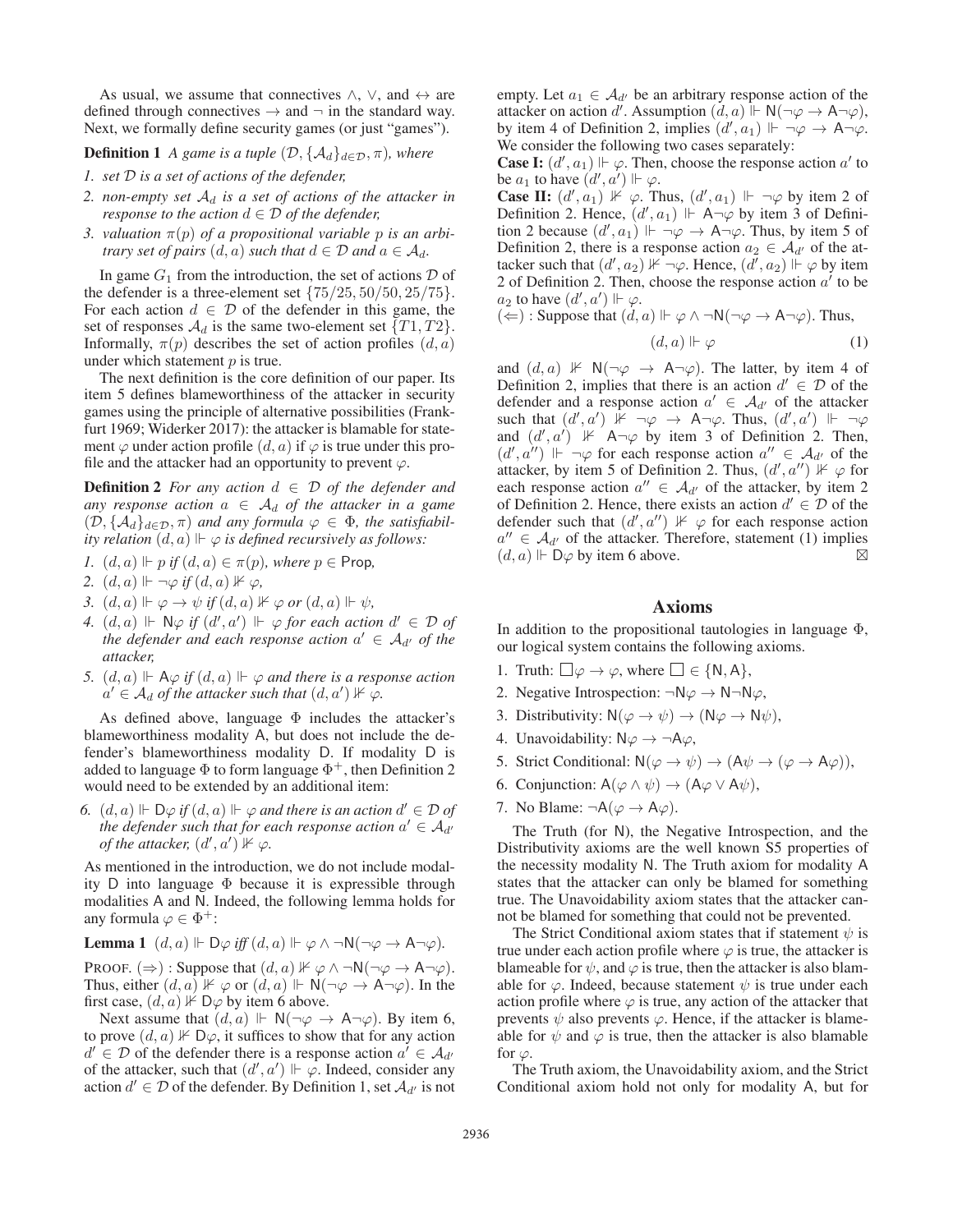modality D as well. These axioms are also true for strategic games.

The Conjunction and the No Blame axioms are the key axioms of our logical system. They capture the *asymmetry of information* in security games. Both of these axioms are true for the attacker's blameworthiness modality  $A -$  their soundness is proven in (Naumov and Tao 2019a). However, as Lemma 3 and Lemma 4 show, they are not true for the defender's blameworthiness modality  $D$  in game  $G_2$  depicted in Figure 4. Lemma 2 is an auxiliary statement about game  $G_2$  used in the proofs of these two lemmas.



Figure 4: Game  $G_2$ , where  $(d_1, a_1)$   $\nvdash D(p \land q) \rightarrow (Dp \lor Dq)$ ,  $(d_2, a_2) \Vdash D(p \to Dp)$ , and  $(d_2, a_1) \nvDash \mathsf{A}p \to \mathsf{N}(p \to \mathsf{A}p)$ .

**Lemma 2**  $(d, a)$   $\nVdash$   $Dp$  and  $(d, a)$   $\nVdash$   $Dq$  *for each action*  $d$ *of the defender and each response action* a *of the attacker in game* G2*.*

**PROOF.** Note that  $(d_1, a_1) \Vdash p$  and  $(d_2, a_1) \Vdash p$ , see Figure 4. Thus, for each action  $d'$  of the defender there is an action  $a'$  of the attacker such that  $(d', a') \Vdash p$ . Hence,  $(d, a) \nVdash \mathsf{D}p$  by item 6 after Definition 2. Similarly,  $(d_1, a_1) \Vdash q$  and  $(d_2, a_2) \Vdash q$  imply that  $(d, a) \nvDash \mathsf{D}q$ .

**Lemma 3**  $(d_1, a_1) \nVdash D(p \wedge q) \rightarrow (Dp \vee Dq)$ .

PROOF. By Lemma 2, it suffices to show that  $(d_1, a_1) \Vdash \dot{D}(p \wedge q)$ . Indeed, observe that  $(d_2, a_1) \nvDash p \wedge q$ and  $(d_2, a_2)$   $\nparallel p \wedge q$ , see Figure 4. Thus,  $(d_2, a)$   $\nparallel p \wedge q$  for each response action  $a$  of the attacker on action  $d_2$  of the defender. Also,  $(d_1, a_1) \Vdash p \wedge q$ , see Figure 4. Therefore,  $(d_1, a_1) \Vdash D(p \wedge q)$  by item 6 after Definition 2.

# **Lemma 4**  $(d_2, a_2) \Vdash D(p \rightarrow Dp)$ .

PROOF.  $(d_1, a_1) \nVdash \mathsf{D}p$  and  $(d_1, a_2) \nVdash \mathsf{D}p$  by Lemma 2. Thus,  $(d_1, a_1) \not\perp p \rightarrow \Box p$  and  $(d_1, a_2) \not\perp p \rightarrow \Box p$  by item 3 of Definition 2 and because  $(d_1, a_1)$   $\parallel$   $p$  and  $(d_1, a_2) \Vdash p$ , see Figure 4. Thus,  $(d_1, a) \nvDash p \rightarrow \text{D}p$  for each response action  $a$  of the attacker on action  $d$  of the defender. At the same time,  $(d_2, a_2) \Vdash p \to \textsf{D}p$  by item 3 of Definition 2 because  $(d_2, a_2) \nVdash p$ , see Figure 4. Therefore,  $(d_2, a_2) \Vdash D(p \to Dp)$  by item 6 after Definition 2.

Informally, the Conjunction and the No Blame axioms capture the properties of the asymmetry of the information in security games and thus they cannot be true in strategic games (Naumov and Tao 2019b) where the information is symmetric. A strategic game in which these axioms fail

could be constructed by modifying the security game  $G_2$ into a strategic game.

The logical system for blameworthiness in strategic games (Naumov and Tao 2019b) includes the Fairness axiom:  $B_C \varphi \to N(\varphi \to B_C \varphi)$ . In the next two lemmas we show that in the case of security games this axiom is not sound for modality A, but is sound for modality D.

**Lemma 5** 
$$
(d_2, a_1) \nVdash \mathsf{A} p \to \mathsf{N}(p \to \mathsf{A} p)
$$
 in game  $G_2$ .

**PROOF.** Note that  $(d_2, a_1)$   $\Vdash p$  and  $(d_2, a_2)$   $\Vdash p$ , see Figure 4. Thus,  $(d_2, a_1)$   $\Vdash$  Ap by item 5 of Definition 2. Suppose that  $(d_2, a_1)$   $\mapsto$   $Ap \rightarrow N(p \rightarrow Ap)$ . Hence,  $(d_2, a_1) \Vdash N(p \rightarrow Ap)$  by item 3 of Definition 2. Thus,  $(d_1, a_1) \Vdash p \rightarrow Ap$  by item 4 of Definition 2. Note that  $(d_1, a_1) \Vdash p$ , see Figure 4. Hence,  $(d_1, a_1) \Vdash Ap$  by item 3 of Definition 2. Then, by item 5 of Definition 2, there must exists a response action  $a' \in \mathcal{D}_{d_1}$  of the attacker such that  $(d_1, a') \nVdash p$ . However, such an action a' does not exist because  $(d_1, a_1) \Vdash p$  and  $(d_1, a_2) \Vdash p$ , see Figure 4.  $\Box$ 

**Lemma 6**  $(d, a) \Vdash \mathsf{D}\varphi \rightarrow \mathsf{N}(\varphi \rightarrow \mathsf{D}\varphi)$  *for any formula*  $\varphi \in \Phi^+$ , any defender's action  $d \in \mathcal{D}$ , and any at*tacker's response action*  $a \in A_d$  *in an arbitrary security game*  $(D, \{A_d\}_{d \in \mathcal{D}}, \pi)$ .

PROOF. Suppose that  $(d, a)$   $\nVdash D\varphi \rightarrow N(\varphi \rightarrow D\varphi)$ . Thus,  $(d, a) \Vdash \overrightarrow{D\varphi}$  and  $(d, a) \nvDash \mathsf{N}(\varphi \to \mathsf{D}\varphi)$  by item 3 of Definition 2. By item 6 after Definition 2, statement  $(d, a) \Vdash D\varphi$ , implies that  $(d, a) \Vdash \varphi$ .

By item 4 of Definition 2, statement  $(d, a) \nVdash N(\varphi \to D\varphi)$ implies that there is an action  $d_1 \in \mathcal{D}$  of the defender and a response action  $a_1 \in \mathcal{A}_{d_1}$  of the attacker such that  $(d_1, a_1) \nVdash \varphi \to \mathsf{D}\varphi$ . Thus,  $(d_1, a_1) \Vdash \varphi$  and  $(d_1, a_1) \nvDash \mathsf{D}\varphi$ by item 3 of Definition 2. Hence, by item 6 after Definition 2, for each action  $d' \in \mathcal{D}$  of the defender there is a response action  $a' \in \mathcal{A}_{d'}$  of the attacker such that  $(d', a') \rightharpoonup \varphi$ . Then,  $(d, a) \nvDash D\varphi$  by item 6 after Definition 2 because  $(d, a) \Vdash \varphi$ , which is a contradiction.

We write  $\vdash \varphi$  if formula  $\varphi$  is provable from the axioms of our system using the Modus Ponens and the Necessitation inference rules:

$$
\frac{\varphi, \quad \varphi \to \psi}{\psi}, \frac{\varphi}{\mathsf{N} \varphi}.
$$

We write  $X \vdash \varphi$  if formula  $\varphi$  is provable from the theorems of our logical system and an additional set of axioms X using only the Modus Ponens inference rule.

We conclude this section with an example of a formal proof in our logical system. The lemma below is used later in the proof of the completeness.

**Lemma 7** If  $\vdash \varphi \leftrightarrow \psi$ , then  $\vdash A\varphi \rightarrow A\psi$ .

PROOF. By the Strict Conditional axiom,

$$
\vdash \mathsf{N}(\psi \to \varphi) \to (\mathsf{A}\varphi \to (\psi \to \mathsf{A}\psi)).
$$

Assumption  $\vdash \varphi \leftrightarrow \psi$  implies  $\vdash \psi \rightarrow \varphi$  by the laws of propositional reasoning. Thus,  $\vdash N(\psi \rightarrow \varphi)$  by the Necessitation inference rule. Hence, by the Modus Ponens rule,

$$
\vdash \mathsf{A}\varphi \to (\psi \to \mathsf{A}\psi).
$$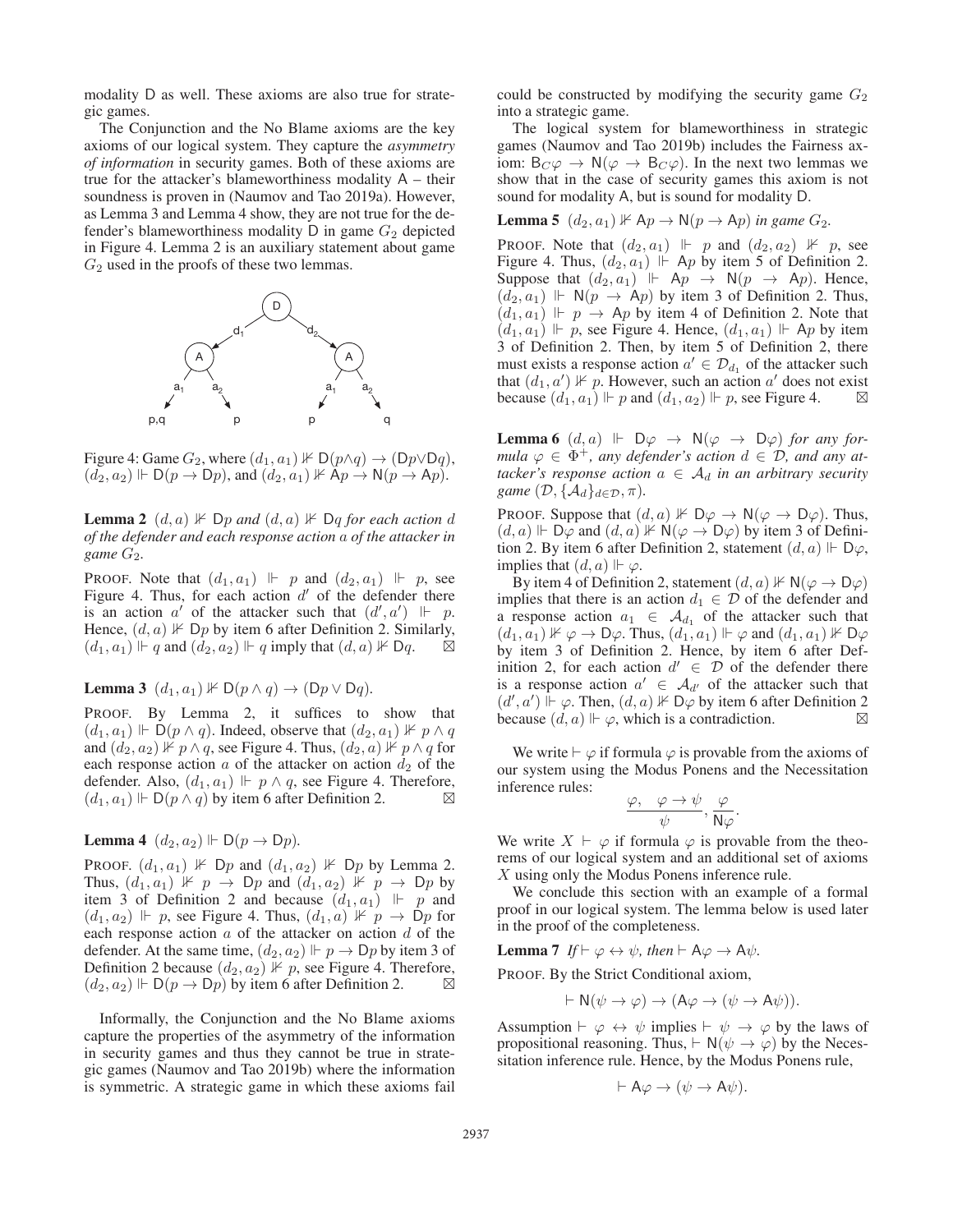Thus, by the laws of propositional reasoning,

$$
\vdash (\mathsf{A}\varphi \to \psi) \to (\mathsf{A}\varphi \to \mathsf{A}\psi). \tag{2}
$$

Note that  $\vdash A\varphi \rightarrow \varphi$  by the Truth axiom. At the same time,  $\vdash \varphi \leftrightarrow \psi$  by the assumption of the lemma. Thus, by the laws of propositional reasoning,  $\vdash$  A $\varphi \rightarrow \psi$ . Therefore,  $\vdash$  A $\varphi$   $\rightarrow$  A $\psi$  by the Modus Ponens inference rule from statement (2).  $\boxtimes$ 

The proof of soundness is available in the full version of this paper (Naumov and Tao 2019a).

#### Completeness

In this section we prove the completeness of our logical system in three steps. First, we introduce an auxiliary modality R as an abbreviation definable through modality A. Next, we define a canonical security game and prove its basic property. Finally, we state and prove the strong completeness theorem for our logical system.

#### Preliminaries

Let R $\varphi$  be an abbreviation for  $\neg(\varphi \rightarrow A\varphi)$ . Note that R $\varphi$ stands for "statement  $\varphi$  is true, but the attacker cannot be blamed for it". In other words, Rϕ means that *the defender's* action *unavoidably* led to  $\varphi$  being true. This modality is not present in (Naumov and Tao 2019b). In the context of STIT logic, but not in the context of security games, a similar single-agent modality was studied in (Xu 1998). The same modality for coalitions was investigated in (Broersen, Herzig, and Troquard 2009). Below we prove the key properties of modality R that are used later in the proof of the completeness.

**Lemma 8**  $\vdash N\varphi \rightarrow R\varphi$ .

PROOF. By the Unavoidability axiom,  $\vdash N\varphi \rightarrow \neg A\varphi$ . At the same time,  $\vdash N\varphi \rightarrow \varphi$  by the Truth axiom. Hence, by propositional reasoning,  $\vdash N\varphi \rightarrow \varphi \land \neg A\varphi$ . Thus, again by propositional reasoning,  $\vdash N\varphi \rightarrow \neg(\varphi \rightarrow A\varphi)$ . Therefore,  $\overline{\mathsf{H}} \cdot \mathsf{N} \varphi \to \mathsf{R} \varphi$  by the definition of modality R.  $\Box$ 

The next four lemmas show that R is an S5 modality.

**Lemma 9** *Inference rule*  $\frac{\varphi}{R\varphi}$  *is derivable.* 

PROOF. Suppose that  $\vdash \varphi$ . Thus,  $\vdash \mathsf{N}\varphi$  by the Necessitation inference rule. Therefore,  $\vdash R\varphi$  by Lemma 8 and the Modus Ponens inference rule. ⊠

**Lemma 10**  $\vdash$  R $\varphi \rightarrow \varphi$ .

PROOF. Note that formula  $\neg(\varphi \rightarrow A\varphi) \rightarrow \varphi$  is a propositional tautology. Thus,  $\vdash R\varphi \rightarrow \varphi$  by the definition of the modality R.  $\boxtimes$ 

**Lemma 11** 
$$
\vdash R(\varphi \to \psi) \to (R\varphi \to R\psi).
$$

PROOF. Note that the following formula is a propositional tautology

$$
\neg((\varphi \to \psi) \to A(\varphi \to \psi)) \to \\
(\neg(\varphi \to A\varphi) \to (\neg A(\varphi \to \psi) \land \neg A\varphi)).
$$

Thus, it follows from the definition of the modality R that

$$
\vdash R(\varphi \to \psi) \to (R\varphi \to (\neg A(\varphi \to \psi) \land \neg A\varphi)).
$$

At the same time, formula

$$
(\neg \mathsf{A}(\varphi \to \psi) \land \neg \mathsf{A} \varphi) \to \neg \mathsf{A}((\varphi \to \psi) \land \varphi)
$$

is a contrapositive of the Conjunction axiom. Thus, by the laws of propositional reasoning,

$$
\vdash R(\varphi \to \psi) \to (R\varphi \to \neg A((\varphi \to \psi) \land \varphi). (3)
$$

Next, note that the following formula is also a propositional tautology (( $\varphi \rightarrow \psi$ )  $\land \varphi$ )  $\rightarrow \psi$ . Hence, by the Necessitation inference rule,  $\vdash N(((\varphi \rightarrow \psi) \land \varphi) \rightarrow \psi)$ . Thus, by the Strict Conditional axiom and the Modus Ponens inference rule,

$$
\vdash A\psi \to ((\varphi \to \psi) \land \varphi \to A((\varphi \to \psi) \land \varphi)).
$$

Then, by the laws of propositional reasoning,  $\vdash \neg \mathsf{A}((\varphi \to \psi) \land \varphi) \to ((\varphi \to \psi) \land \varphi \to \neg \mathsf{A} \psi).$ 

Hence, by propositional reasoning using statement (3),

$$
\vdash R(\varphi \to \psi) \to (R\varphi \to ((\varphi \to \psi) \land \varphi \to \neg A\psi)). \quad (4)
$$

Note that the following formula is a propositional tautology

$$
\neg((\varphi \to \psi) \to A(\varphi \to \psi)) \to \\
(\neg(\varphi \to A\varphi) \to ((\varphi \to \psi) \land \varphi)).
$$

Thus, it follows from the definition of the modality R that

$$
\vdash R(\varphi \to \psi) \to (R\varphi \to ((\varphi \to \psi) \land \varphi)). \tag{5}
$$

Then, by propositional reasoning using statement (4),

$$
\vdash R(\varphi \to \psi) \to (R\varphi \to \neg A\psi). \tag{6}
$$

Additionally, note that  $((\varphi \rightarrow \psi) \land \varphi) \rightarrow \psi$  is a propositional tautology. Hence, statement (5) also implies

$$
\vdash R(\varphi \to \psi) \to (R\varphi \to \psi).
$$

Thus, by propositional reasoning using statement (6),

$$
\vdash R(\varphi \to \psi) \to (R\varphi \to (\psi \land \neg A\psi)).
$$

Again by propositional reasoning,

$$
\vdash R(\varphi \to \psi) \to (R\varphi \to \neg(\psi \to A\psi)).
$$
  
Therefore 
$$
\vdash R(\varphi \to \psi) \to (R\varphi \to R\psi)
$$
 by the defu

Therefore,  $\vdash$  R( $\varphi \rightarrow \psi$ )  $\rightarrow$  (R $\varphi \rightarrow$  R $\psi$ ) by the definition of the modality R.  $\boxtimes$ 

# Lemma 12  $\vdash \neg R\varphi \rightarrow R\neg R\varphi$ .

PROOF. Note that  $\neg\neg(\varphi \rightarrow A\varphi) \leftrightarrow (\varphi \rightarrow A\varphi)$  is a propositional tautology. Thus,  $\vdash A \neg \neg (\varphi \rightarrow A \varphi) \rightarrow A(\varphi \rightarrow A \varphi)$ by Lemma 7. Hence,  $\vdash \neg A(\varphi \rightarrow A\varphi) \rightarrow \neg A \neg \neg (\varphi \rightarrow A\varphi)$ by contraposition. Then,  $\vdash \neg A \neg \neg (\varphi \rightarrow A \varphi)$  by the No Blame Axiom and the Modus Ponens inference rule. Thus, by the laws of propositional reasoning,

$$
\vdash (\varphi \to A\varphi) \to \neg((\varphi \to A\varphi) \to A \neg \neg(\varphi \to A\varphi)).
$$
 Hence, again by the laws of propositional reasoning,

$$
\vdash \neg\neg(\varphi \to A\varphi) \to \neg(\neg\neg(\varphi \to A\varphi) \to A\neg\neg(\varphi \to A\varphi)).
$$
  
Recall that  $R\varphi$  is an abbreviation for  $\neg(\varphi \to A\varphi)$ . Then,  

$$
\vdash \neg R\varphi \to \neg(\neg R\varphi \to A\neg R\varphi).
$$

Thus,  $\vdash \neg R\varphi \rightarrow R\neg R\varphi$  again by the definition of R.  $\boxtimes$ 

The next two lemmas capture well known properties of S5 modalities. For proofs, see (Naumov and Tao 2019a).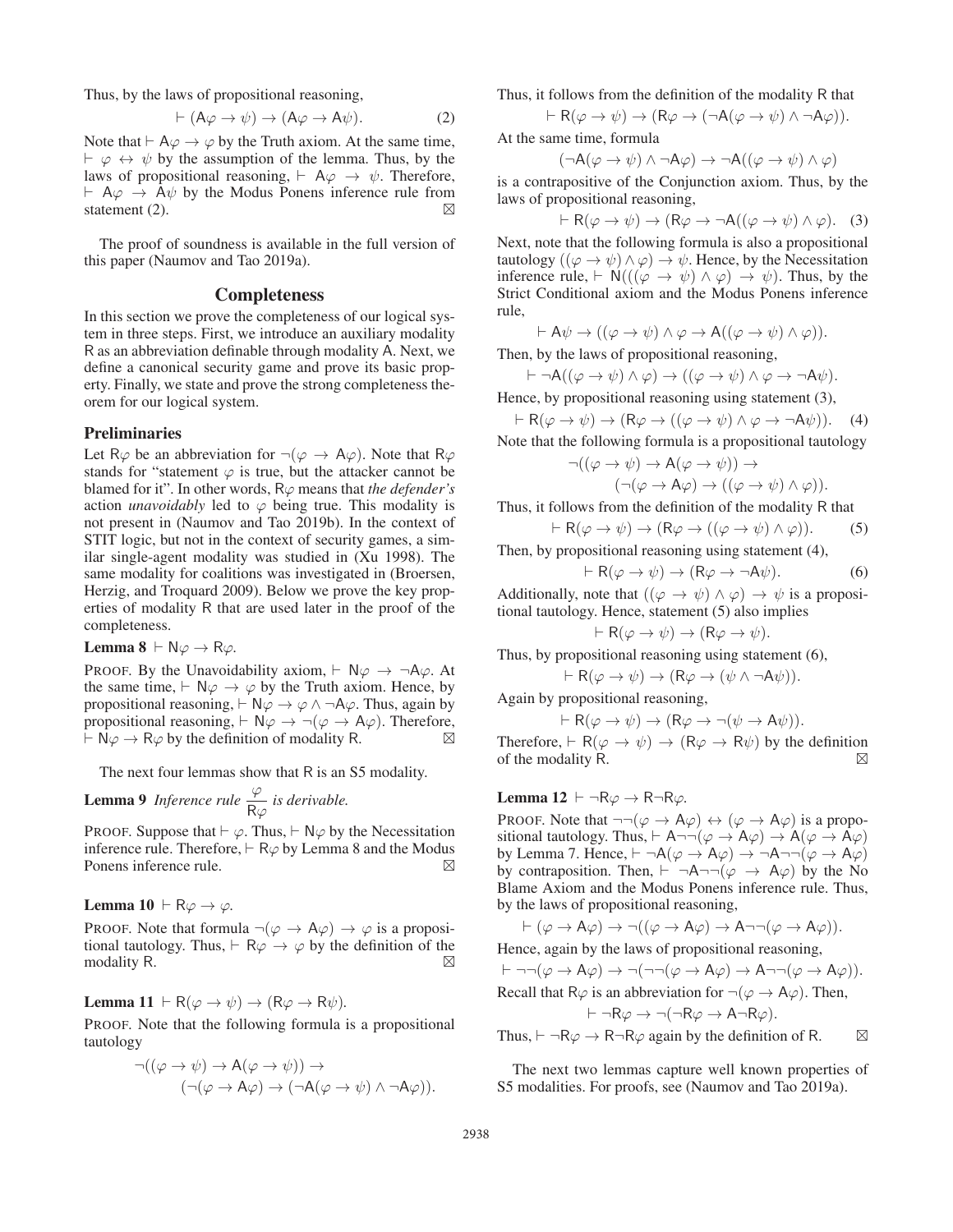**Lemma 13** If  $\varphi_1, \ldots, \varphi_n \vdash \psi$ , then  $\Box \varphi_1, \ldots, \Box \varphi_n \vdash$  $\Box \psi$ *, where*  $\Box$  *is either modality* N *or modality* R.

**Lemma 14**  $\vdash \Box \varphi \rightarrow \Box \Box \varphi$  where  $\Box$  is either modality N *or modality* R*.*

# Canonical Security Game

We define the canonical game  $G(X) = (\Omega, {\{\mathcal{A}_{\delta}\}}_{\delta \in \Omega}, \pi)$  for each maximal consistent set of formulae X.

Definition 3 Ω *is the set of all maximal consistent sets of formulae such that if*  $\omega \in \Omega$ *, then*  $\{\varphi \in \Phi \mid \mathsf{N}\varphi \in X\} \subseteq \omega$ *.* 

Definition 4  $\omega \sim \omega'$  *if*  $\forall \varphi \in \Phi$  (R $\varphi \in \omega \Leftrightarrow R\varphi \in \omega'$ ).

Note that  $\sim$  is an equivalence relation on set  $\Omega$ . The set  $\mathcal{A}_{\delta}$ of possible responses by the attacker on an action  $\delta \in \Omega$  of the defender is the (nonempty) equivalence class of element  $\delta$  with respect to this equivalence relation:

#### **Definition 5**  $\mathcal{A}_{\delta} = [\delta]$ .

Thus, each defender's action  $\delta \in \Omega$  and each attacker's responses  $\omega \in [\delta]$  are maximal consistent sets of formulae. This is significantly different from (Naumov and Tao 2019b), where actions of all agents are formulae.

**Definition 6** 
$$
\pi(p) = \{(\delta, \omega) \in \Omega \times \Omega \mid \omega \in A_{\delta}, p \in \omega\}.
$$

This concludes the definition of the canonical game  $G(X)$ .

As usual, at the core of the proof of completeness is a truth lemma (or an induction lemma), which in our case is Lemma 19. The next four lemmas are auxiliary statements used in the induction step of the proof of Lemma 19.

**Lemma 15** *For any action*  $\delta \in \Omega$  *of the defender, any response action*  $\omega \in [\delta]$  *of the attacker, and any formula*  $A\varphi \in \omega$ , we have (i)  $\varphi \in \omega$  and (ii) there is a response  $\alpha$ *action*  $\omega' \in [\delta]$  *such that*  $\varphi \notin \omega'.$ 

PROOF. Assumption  $A\varphi \in \omega$  implies that  $\omega \vdash \varphi$  by the Truth axiom and the Modus Ponens inference rule. Thus,  $\varphi \in \omega$  because set  $\omega$  is maximal. This concludes the proof of the first statement. To prove the second statement, consider the set of formulae

$$
Y = \{\neg \varphi\} \cup \{\psi \mid \mathsf{R}\psi \in \omega\} \cup \{\chi \mid \mathsf{N}\chi \in \omega\}. \tag{7}
$$

Claim 1 *Set* Y *is consistent.*

PROOF OF CLAIM. Suppose the opposite. Thus, there are

$$
\mathsf{R}\psi_1,\ldots,\mathsf{R}\psi_k,\mathsf{N}\chi_1,\ldots,\mathsf{N}\chi_n\in\omega\tag{8}
$$

such that  $\psi_1, \ldots, \psi_k, \chi_1, \ldots, \chi_n$   $\vdash \varphi$ . Hence, by Lemma 13,  $\overrightarrow{R}\psi_1, \ldots, \overrightarrow{R}\psi_k, \overrightarrow{R}\chi_1, \ldots, \overrightarrow{R}\chi_n$   $\vdash$   $\overrightarrow{R}\varphi$ . Then, by Lemma 8 and the Modus Ponens inference rule,  $\mathsf{R}\psi_1,\ldots,\mathsf{R}\psi_k,\mathsf{N}\chi_1,\ldots,\mathsf{N}\chi_n$   $\vdash$  R $\varphi$ . Thus,  $\omega$   $\vdash$  R $\varphi$  by statement (8). Hence,  $\omega \vdash \neg(\varphi \rightarrow A\varphi)$  by the definition of the modality R. Then,  $\omega \vdash \neg \overrightarrow{A} \varphi$  by the laws of the propositional reasoning, which contradicts the assumption  $A\varphi \in \omega$  of the lemma because set  $\omega$  is consistent. of the lemma because set  $\omega$  is consistent. Let set  $\omega'$  be any maximal consistent extension of set Y. Then,  $\neg \varphi \in \omega'$ . Thus,  $\varphi \notin \omega'$  because set  $\omega'$  is consistent.

$$
Claim\ 2\ \omega'\in\Omega.
$$

PROOF OF CLAIM. Consider any formula  $N_X \in X$ . By Definition 3, it suffices to show that  $\chi \in \omega'$ . Indeed, assumption  $N\chi \in X$  implies that  $X \vdash N\hat{N}\chi$  by Lemma 14. Thus,  $NN\chi \in X$  because set X is maximal. Then,  $N\chi \in \omega$ by Definition 3 and the assumption  $\omega \in [\delta] \subseteq \Omega$  of the lemma. Hence,  $\chi \in Y \subseteq \omega'$  by equation (7) and the choice of set  $\omega'$ . .  $\boxtimes$ 

Claim 3  $\omega' \in [\delta]$ .

PROOF OF CLAIM. Recall that  $\omega \in [\delta]$  by the assumption of the lemma. Thus, by Claim 2, it suffices to show that  $\omega \sim \omega'$ . Hence, by Definition 4, it suffices to prove that  $R\psi \in \omega$  iff  $R\psi \in \omega'$  for each formula  $\psi \in \Phi$ . If  $\mathsf{R}\psi \in \omega$ , then  $\omega \vdash \mathsf{RR}\psi$ by Lemma 14. Hence,  $RR\psi \in \omega$  because set  $\omega$  is maximal. Thus,  $R\psi \in Y \subseteq \omega'$  by equation (7) and the choice of  $\omega'$ .

Suppose that  $\overline{R}\psi \notin \omega$ . Thus,  $\omega \vdash R\neg R\psi$  by Lemma 12 and the Modus Ponens inference rule. Hence,  $R\neg R\psi \in \omega$ because set  $\omega$  is maximal. Thus,  $\neg R\psi \in Y \subseteq \omega'$  by equation (7) and the choice of set  $\omega'$ . Therefore,  $\overline{R}\psi \notin \omega'$ because set  $\omega'$  is consistent.  $\boxtimes$ <br>This concludes the proof of the lemma.  $\boxtimes$ This concludes the proof of the lemma.

**Lemma 16** *For any action*  $\delta \in \Omega$  *of the defender, any response action*  $\omega \in [\delta]$  *of the attacker, and any formula*  $\varphi \in \Phi$ , if  $\neg(\varphi \to A\varphi) \in \omega$ , then  $\varphi \in \omega'$  for each  $\omega' \in [\delta]$ .

PROOF. Assumption  $\neg(\varphi \rightarrow A\varphi) \in \omega$  implies  $R\varphi \in \omega$ by the definition of the modality R. Note that  $\omega \sim \omega'$ because  $\omega, \omega' \in [\delta]$ . Thus,  $R\varphi \in \omega'$  by Definition 4. Hence,  $\omega' \vdash \varphi$  by Lemma 10 and the Modus Ponens inference rule. Therefore,  $\varphi \in \omega'$  because set  $\omega'$  is maximal.  $\boxtimes$ 

**Lemma 17** *For any actions*  $\omega, \omega' \in \Omega$ , if  $\mathbb{N}\varphi \in \omega$ , then  $\varphi \in \omega'.$ 

PROOF. Suppose that  $\varphi \notin \omega'$ . Hence,  $\mathsf{N}\varphi \notin X$  by Definition 3 and the assumption  $\omega' \in \Omega$ . Thus,  $\neg N\varphi \in X$  because set X is maximal. Then,  $X \vdash N \neg N\varphi$  by the Negative Introspection axiom and the Modus Ponens inference rule. Hence,  $N \neg N\varphi \in X$  again because set X is maximal. Thus,  $\neg \mathsf{N}\varphi \in \omega$  by Definition 3 and the assumption  $\omega \in \Omega$ .<br>Therefore,  $\mathsf{N}\varphi \notin \omega$  because set  $\omega$  is consistent. Therefore,  $\mathsf{N}\varphi \notin \omega$  because set  $\omega$  is consistent.

**Lemma 18** *For any action*  $\omega \in \Omega$  *and any formula*  $\neg N\varphi \in \Omega$  $\omega$ , there is an action  $\omega' \in \Omega$  such that  $\varphi \notin \omega'.$ 

PROOF. Consider the set of formulae

$$
Y = \{\neg \varphi\} \cup \{\psi \mid \mathsf{N}\psi \in \omega\}.
$$
 (9)

Claim 4 *Set* Y *is consistent.*

PROOF OF CLAIM. Suppose the opposite. Thus, there are formulae

$$
\mathsf{N}\psi_1,\ldots,\mathsf{N}\psi_n\in\omega\tag{10}
$$

such that  $\psi_1, \dots, \psi_n \vdash \varphi$ . Hence,  $N\psi_1, \dots, N\psi_n \vdash N\varphi$  by Lemma 13. Thus,  $\omega \vdash \mathsf{N}\varphi$  by the assumption (10), which contradicts the assumption  $\neg N\varphi \in \omega$  of the lemma because set  $\omega$  is consistent. Let set  $\omega'$  be any maximal consistent extension of set Y.

Then,  $\neg \varphi \in \omega'$ . Thus,  $\varphi \notin \omega'$  because set  $\omega'$  is consistent.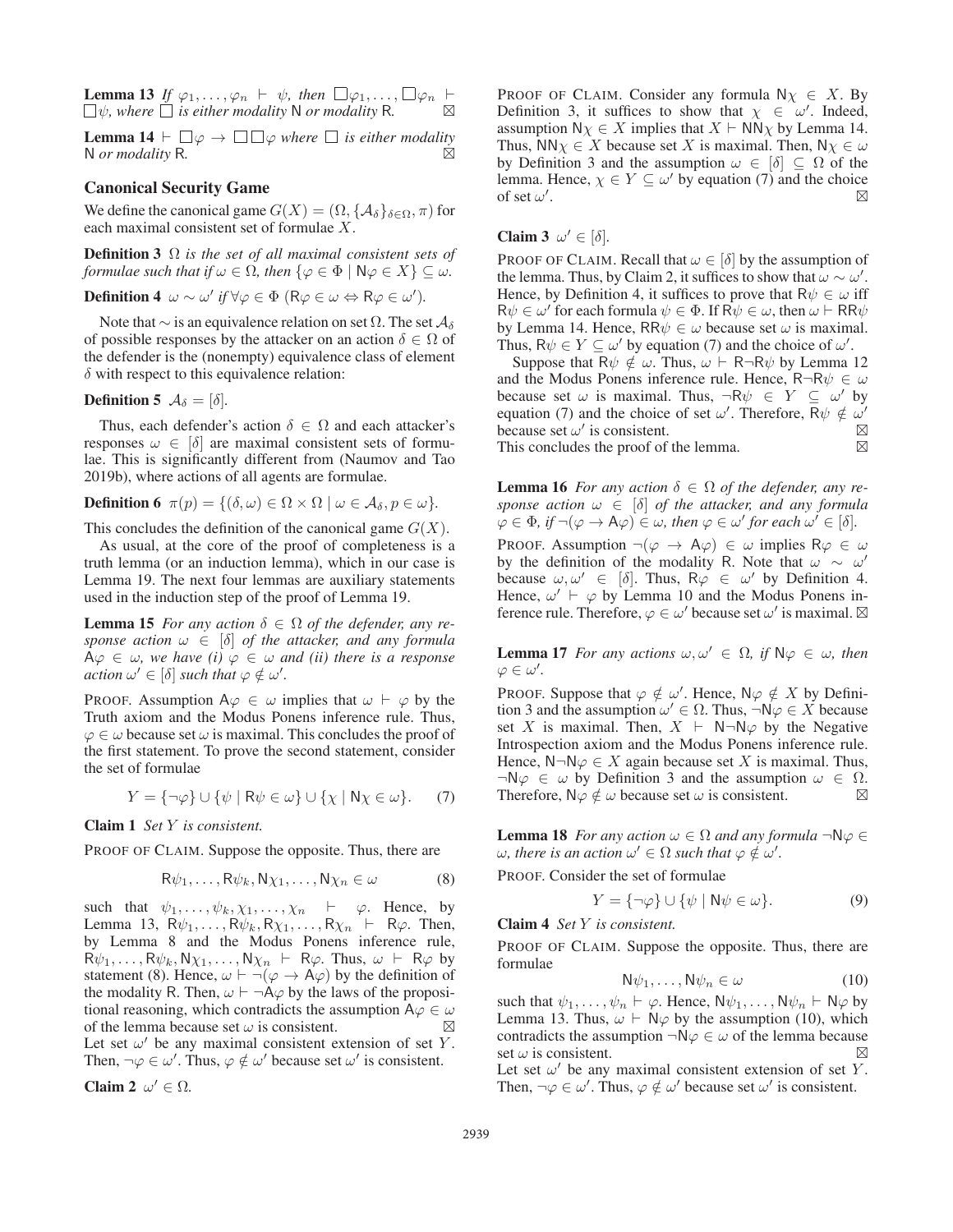#### Claim 5  $\omega' \in \Omega$ .

PROOF OF CLAIM. Consider any formula  $N\psi \in X$ . By Definition 3, it suffices to show that  $\psi \in [\omega']$ . Indeed, assumption  $N\psi \in X$  implies that  $X \vdash N\mathsf{N}\psi$  by Lemma 14. Thus,  $NN\psi \in X$  because set X is maximal. Then,  $N\psi \in \omega$ by Definition 3 and the assumption  $\omega \in \Omega$  of the lemma. Therefore,  $\psi \in Y \subseteq \omega'$  by equation (9) and the choice of set  $\omega'$ . .

This concludes the proof of the lemma.  $\boxtimes$ 

Lemma 19 (truth lemma) *For each formula* ϕ*, each action of the defender*  $\delta \in \Omega$ *, and each response action*  $\omega \in [\delta]$ *of the attacker,*  $(\delta, \omega) \Vdash \varphi$  *iff*  $\varphi \in \omega$ .

PROOF. We prove the lemma by structural induction on formula  $\varphi$ . The case when formula  $\varphi$  is a propositional variable follows from Definition 2 and Definition 6. The cases when formula  $\varphi$  is a negation or an implication follow from Definition 2 and the assumption of the maximality and the consistency of set  $\omega$  in the standard way.

Suppose that formula  $\varphi$  has the form  $A\psi$ .

 $(\Rightarrow)$ : Assume that  $A\psi \notin \omega$ . Hence,  $\omega \nvdash A\psi$  because set  $\omega$ is maximal. We consider the following two cases separately: **Case I:**  $(\psi \to A\psi) \in \omega$ . Thus, statement  $\omega \nvdash A\psi$  implies  $\omega \nvDash \psi$  by the contraposition of the Modus Ponens inference rule. Hence,  $\psi \notin \omega$ . Then,  $(\delta, \omega) \nVdash \varphi$  by the induction hypothesis. Therefore,  $(\delta, \omega)$   $\Vdash A\varphi$  by item 5 of Definition 2. **Case II:**  $(\psi \rightarrow A\psi) \notin \omega$ . Hence,  $\neg(\psi \rightarrow A\psi) \in \omega$  because set  $\omega$  is maximal. Thus,  $\psi \in \omega'$  for each action  $\omega' \in [\delta]$ , by Lemma 16. Then, by the induction hypothesis,  $(\delta, \omega') \Vdash \psi$ for each response action  $\omega' \in [\delta]$  of the attacker on action  $\delta \in \Omega$  of the defender. Therefore,  $(\delta, \omega)$   $\nVdash A\psi$  by item 5 of Definition 2.

 $(\Leftarrow)$ : Assume that  $A\psi \in \omega$ . Thus, by Lemma 15, we have (i)  $\psi \in \omega$  and (ii) there is a response action  $\omega' \in [\delta]$  such that  $\psi \notin \omega'$ . Hence, by the induction hypothesis, (i)  $(\delta, \omega) \Vdash \psi$ and (ii) there is a response action  $\omega' \in [\delta]$  of the attacker such that  $(\delta, \omega') \nVdash \psi$ . Therefore,  $(\delta, \omega) \Vdash \mathsf{A}\psi$  by item 5 of Definition 2.

Next, assume formula  $\varphi$  has the form N $\psi$ .

 $(\Rightarrow)$ : Let N $\psi \notin \omega$ . Thus,  $\neg N\psi \in \omega$  because set  $\omega$  is maximal. Hence, by Lemma 18, there is an action  $\omega' \in \Omega$  such that  $\psi \notin \omega'$ . Note that  $\omega' \in [\omega']$  because  $[\omega']$  is an equivalence class. Thus,  $(\omega', \omega') \nVdash \psi$  by the induction hypothesis. Therefore,  $(\delta, \omega)$   $\mathbb{R}$  N $\psi$  by item 4 of Definition 2.

 $(\Leftarrow)$ : Suppose that  $\mathbb{N}\psi \in \omega$ . Thus,  $\psi \in \omega'$  for each action  $\omega' \in \Omega$  by Lemma 17. Hence, by the induction hypothesis,  $(\delta', \omega')$  I  $\psi$  for each action  $\delta' \in \Omega$  of the defender and each response action  $\omega' \in [\delta']$  of the attacker. Therefore,  $(\delta, \omega)$   $\Vdash \mathbb{N}\psi$  by item 4 of Definition 2.

Recall that the canonical game  $G(X)$  is defined for an arbitrary maximal consistent set of formulae X.

#### Lemma 20  $X \in \Omega$ .

PROOF. Consider any formula  $\mathsf{N}\varphi \in X$ . By Definition 3, it suffices to show that  $\varphi \in X$ . Indeed, assumption  $\mathsf{N}\varphi \in X$ implies  $X \vdash \varphi$  by the Truth axiom and the Modus Ponens inference rule. Thus,  $\varphi \in X$  because set X is maximal.  $\boxtimes$ 

#### Strong Completeness Theorem

**Theorem 1** *If*  $X_0 \nvDash \varphi$ , then there is an action  $d \in \mathcal{D}$  of *the defender and a response action*  $a \in A_d$  *of the attacker in a game*  $(D, \{A_d\}_{d \in \mathcal{D}}, \pi)$  *such that*  $(d, a)$   $\Vdash \chi$  *for each formula*  $\chi \in X_0$  *and*  $(d, a)$   $\nvdash \varphi$ .

PROOF. Let the set of formulae  $X \subseteq \Phi$  be any maximal consistent extension of set  $X_0 \cup \{\neg \varphi\}$ . Then,  $\varphi \notin X$  because set  $X$  is consistent.

Consider the canonical game  $G(X) = (\Omega, {\{\mathcal{A}_{\delta}\}}_{\delta \in \Omega}, \pi)$ . Then,  $X \in \Omega$  by Lemma 20. Also,  $X \in [X] = \mathcal{A}_X$  because set  $[X]$  is an equivalence class and because of Definition 5. Therefore,  $(X, X) \Vdash \chi$  for each formula  $\chi \in X_0 \subseteq X$  and  $(X, X)$   $\nvdash \varphi$  by Lemma 19.

## **Conclusion**

In this paper we gave a sound and complete axiomatic system that describes the properties of blameworthiness in security games. A natural next step is to generalize this work to arbitrary extensive form games. The Conjunction and the No Blame axioms in this paper are specific to security games and are not sound for arbitrary extensive form games. As we have seen in Lemma 3 and Lemma 4, these axioms are already not sound for the player who makes the first move in a security game. Although these axioms are sound for the player making the second move in security games, it is not sound for the second player in an arbitrary extensive form game. Consider, for example, game  $G_3$  depicted in Figure 5. In this game,  $(d_1, a_2) \Vdash A(p \wedge q)$  because formula  $p \wedge q$  is true under the action profile  $(d_1, a_2)$ , but the second player could have prevented it by using action  $a_1$  instead of  $a_2$ . At the same time,  $(d_1, a_2)$   $\nvdash$  Ap∨Aq because the second player has neither a strategy that would prevent  $p$  nor a strategy that would prevent  $q$ . This is a counterexample for the Conjunction axiom. The game  $G_3$  also provides a counterexample



Figure 5: Game  $G_3$ , where  $(d_1, a_2)$   $\nvdash A(p \land q) \rightarrow (Ap \lor Aq)$ , and  $(d_1, a_1, d_1) \Vdash A(p \to Ap)$ .

for the No Blame axiom:  $(d_1, a_1, d_1) \Vdash A(p \rightarrow Ap)$ . Indeed,  $(d_1, a_1, d_1) \Vdash p \rightarrow \overrightarrow{Ap}$  because  $(d_1, a_1, d_1) \nvDash p$ . At the same time,  $(d_1, a_2) \nVdash p \to Ap$ . Thus, the second player could have prevented  $p \rightarrow Ap$  by using  $a_2$  instead of  $a_1$ .

In addition to finding the right set of axioms, proving a completeness theorem would also require to recover the structure of the canonical game tree from a maximal consistent set of formulae. Finding the right set of axioms sound for all extensive form games and proving their completeness remains an open problem.